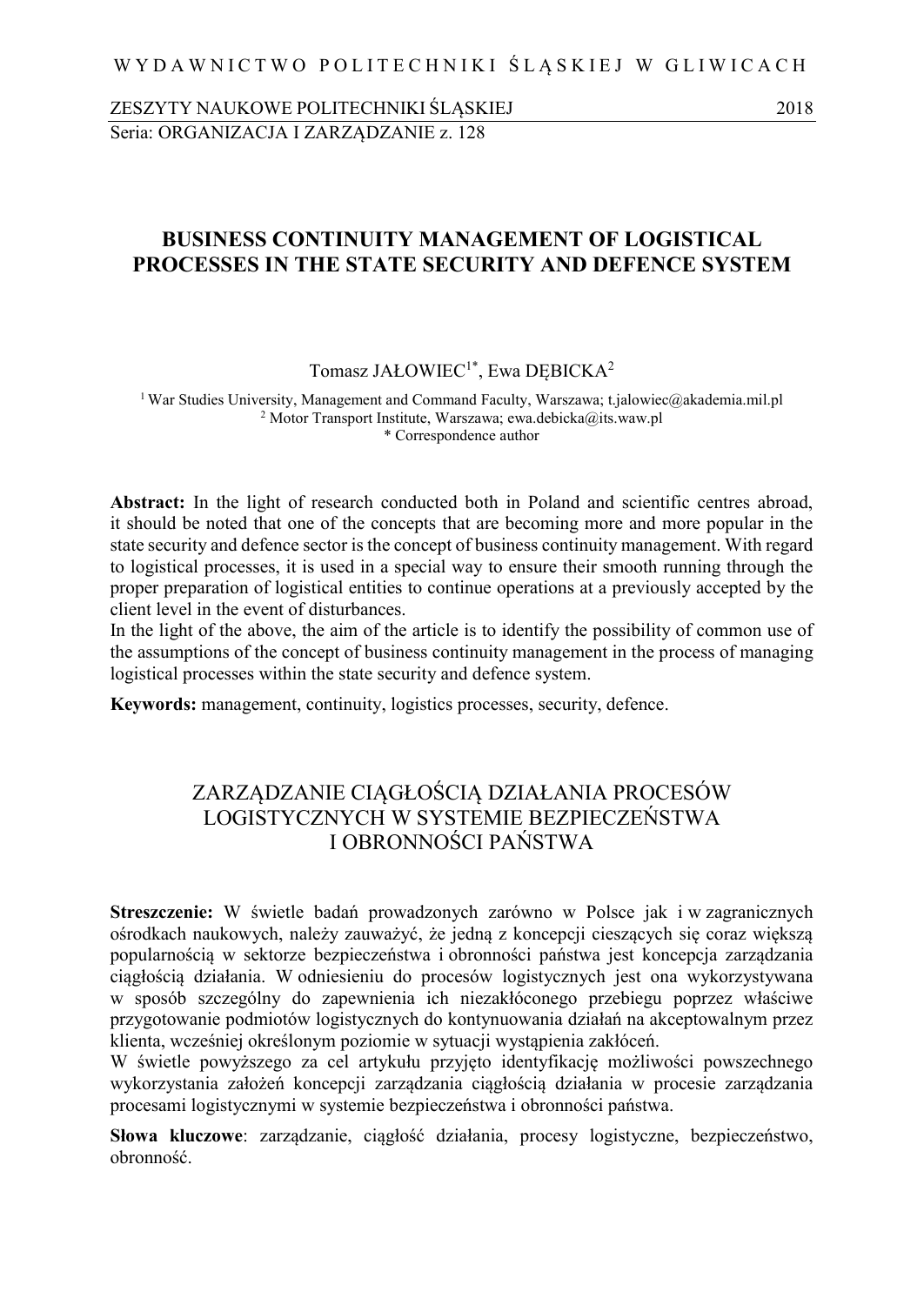### **1. Introduction**

The occurrence of disturbing factors is a natural element of the functioning of the state security and defence systems. They have different origins and their effects affect all phenomena and processes occurring in the sphere of state defence and security. In the light of the negative impacts, a key issue in many cases turns out to be taking actions aimed at ensuring business continuity as a prerequisite for the correct implementation of a wide range of tasks in these two key areas for every country. It is worth emphasizing that among the processes carried out by the elements of the above-mentioned systems, the priority role is given to logistical processes, which through the cyclical supply of material resources determine the undisturbed operation of entities responsible for security and defence of the state. Moreover, in accordance with expectations, the transfer of necessary goods and their proper storage form the basis for the current functioning of many entities in the field of state security and defence. In the light of research conducted both in Poland and the scientific centres abroad, it should be noted that one of the concepts gaining popularity in the state security and defence sector is the concept of business continuity management (BCM). Its use is focused primarily on the identification of threats and continuous introduction of appropriate safeguards to manage or eliminate them. With regard to the logistical processes, it is used in a special way to ensure their continuity of action through proper preparation of logistical entities to continue operations at the customer pre-defined level in the event of disturbances occurring.

In the light of the above, the aim of the article is to identify the possibility of widespread use of the BCM concept in the process of managing logistical processes in the state security and defence system. The research problem to be solved was formulated in the form of a question: what and to what extent determines the use of the BCM concept in the process of managing logistical processes in the state security and defence system? As a result of the research conducted, conclusions and postulates were formulated, which may form the basis for further research on a problem extremely important from the perspective of the state security and defence.

#### **2. The essence and scope of business continuity management concept**

The origins of the concept of business continuity management date back to the late 1960s in the United States of America, when considering the widespread use of information technology, plans for emergency IT systems began to be developed. Over time, business continuity management found many supporters among the management team of key business processes. So in the 1980s and 1990s, business continuity management was necessary in the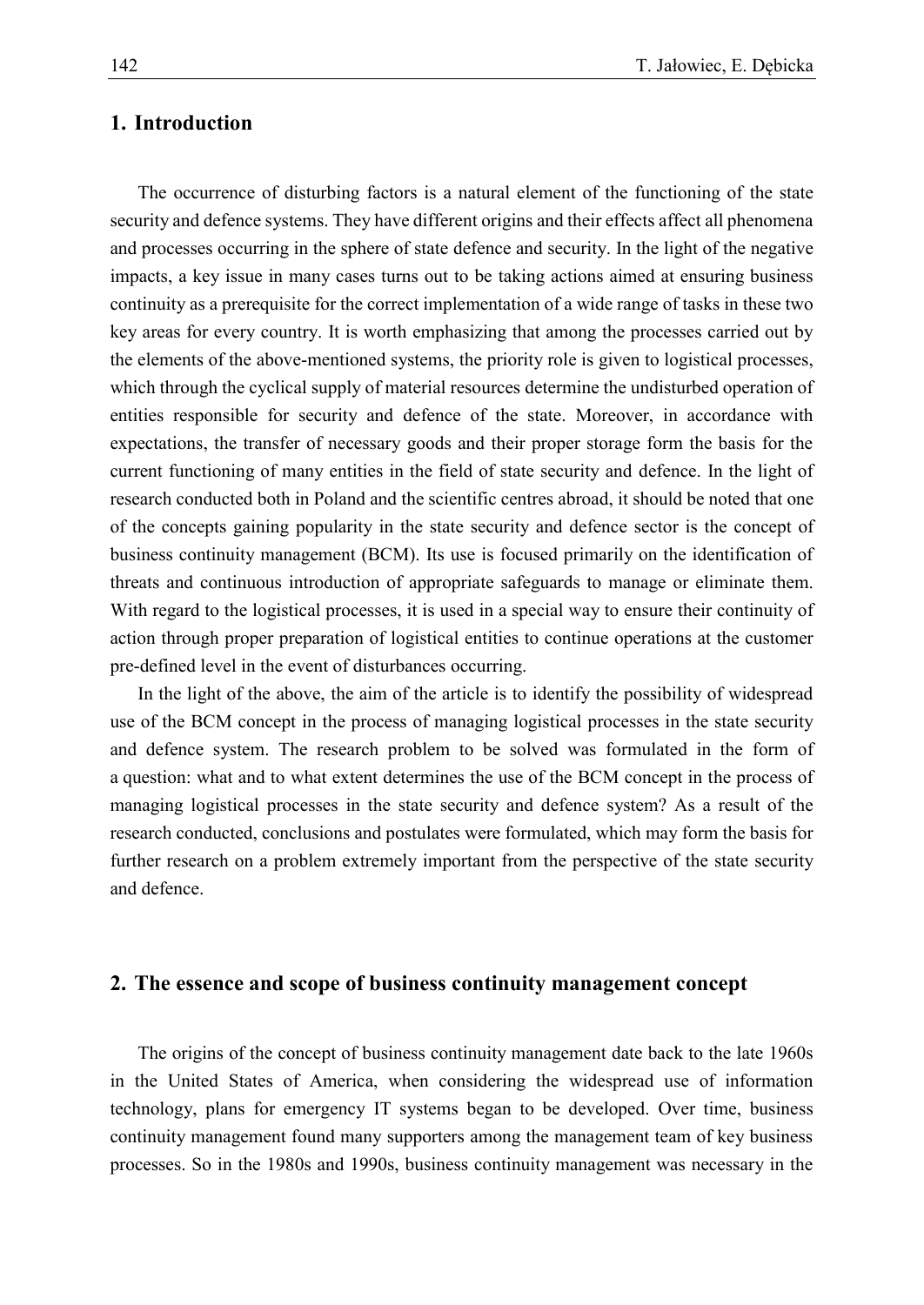face of natural disasters and the wave of terrorist attacks. As a consequence, this led to the development of normative documents of the ISO 22000 series, thematically assigned to the business continuity. The ISO 22301: 2012 standard, *Societal security – Business continuity management systems – Requirements* is the result of international cooperation and the compromise reached. The standard defines the requirements related to planning, establishing, implementing, operating, monitoring, reviewing, maintaining and continuous improvement of a documented management system, which aims to protect against any situation that may lead to disruption, loss, emergency or crisis. In addition, it improves the ability to prepare for such situations, responding appropriately when they occur, and returning to normal functioning if they occur. These requirements are of general character and intended for use in all organizations regardless of the type, size or nature of the activity. Business continuity management is a holistic management process that identifies potential threats and the effects these threats may exert on the organization's activities in the event of their occurrence, which provides framework structures for building resilience of the organization and enables an effective response to protect the interests of its key stakeholders, its reputation, brand and value-creating activities. It is therefore a natural response to the needs of entities responsible for security and defence of the state, which in a conscious way want to manage threats and minimize their effects. The list of certificates issued in 2014 prepared by ISO (International Organization for Standardization), among the others, testifies to the fact that this standard is gaining more and more popularity. In total, 1757 certificates for compliance with the requirements of the ISO 22301 standard were issued in 2014. An unquestioned leader is India with the total of 480 certificates, which constitutes almost 30% of the total number of the certificates issued. Next is the United Kingdom – 345 certificates and Japan – 200 certificates. Last year, 20 implementations in Poland ended with certification.

The events that may threaten business continuity can be divided into two groups:

- events that occur suddenly e.g. violent fire, explosion, traffic accident, terrorist attack, etc.; plans associated with such events must therefore take into account the surprise factor;
- changes in the operating environment that cause a gradual increase in the risk e.g. flood, prolonged power failure, etc.; in this case, it is possible to take actions early enough to prevent some of the consequences of these events, or at least try to minimize them.

The essence of ensuring business continuity is, first and foremost, appropriately preparing the organization to continue operations at the level accepted earlier by the client in the event of disturbances. In the state security and defence system these will be both quantitative and qualitative requirements (e.g.: timely performance of the service, number of operations performed, security of entrusted property and entrusted data). To this end, the following activities must be carried out: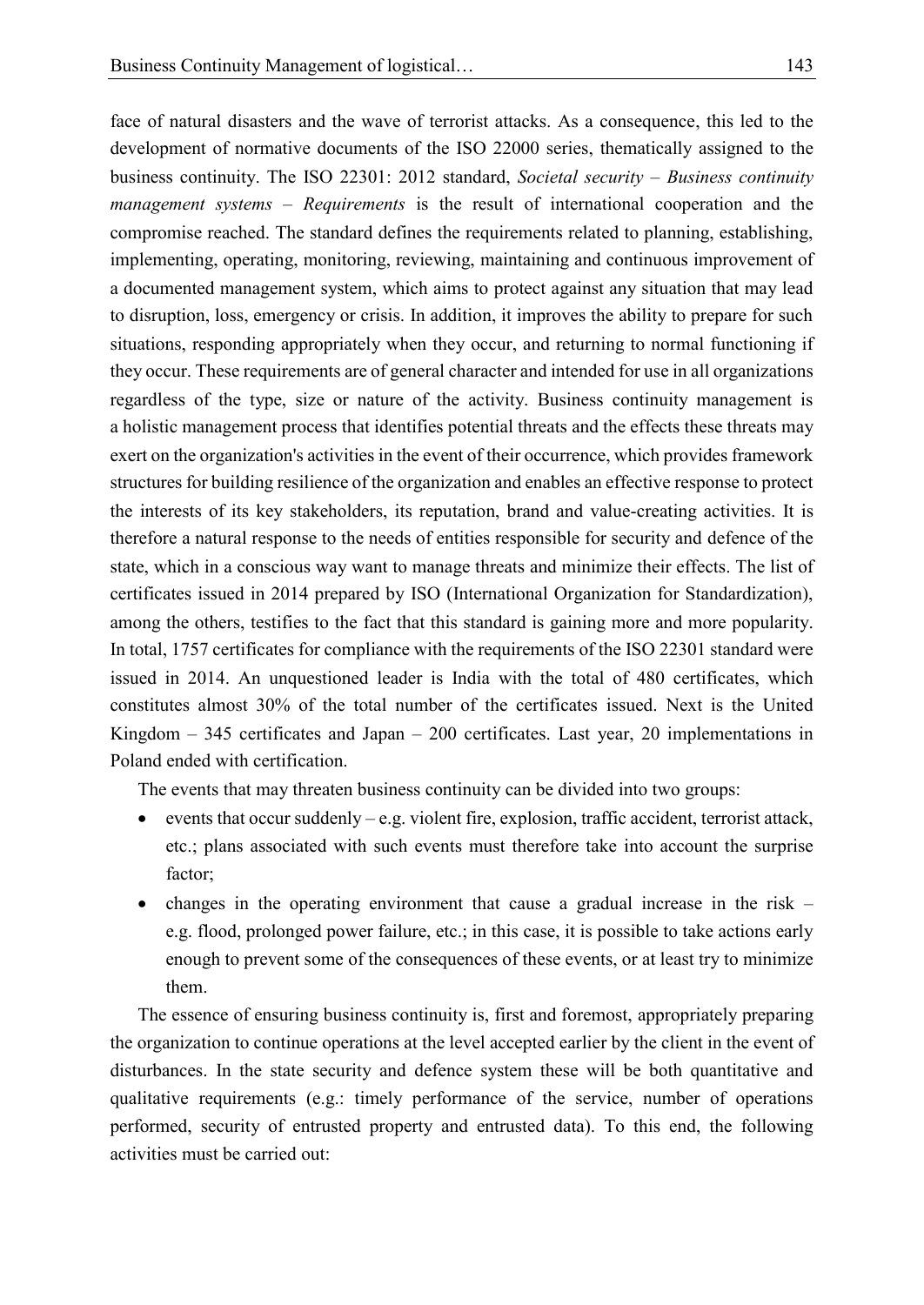- define the internal and external context of the company's operation, which will help to identify areas of potential threats,
- analyze the business impact, i.e. assess the impact of disruptions in business conducted, determine and select the business continuity strategy, as well as identification of processes for which business continuity plans should be developed,
- carry out a risk assessment process consisting of risk identification, analysis and evaluation,
- establish business continuity plans, i.e. a set of documented procedures that prepare the organization for the appropriate response, resumption and restoration of functioning to the pre-determined level after the occurrence of the disruption.

BCM is a process by which the organization prepares for future incidents or crisis situations that could jeopardize the organization's basic mission and its short- and long-term ability to stay operational and meet the expectations of the stakeholders. CM, considered the main element of BCM, is about how the organization should inform the public, its employees, business partners and stakeholders about the disaster or crisis situation and the steps taken to restore business operations and minimize the impact on internal and external stakeholders. The main elements of BCM are:

- 1. **Management support** the management provides support to properly prepare, maintain and execute a business continuity plan (BCP) by allocating adequate resources, people and financial means.
- 2. **Risk estimation and mitigation** potential risks arising from threats such as fire or flood are determined, as well as their probability and potential impact on the organization. This is done on-site at branch level to ensure that the risks associated with all possible events are understandable and properly managed.
- 3. **BIA (business impact analysis)** identifies processes that are an integral part of maintaining the organization's operations in the event of a disaster and determines how quickly integral processes should be resumed after its occurrence.
- 4. **Resumption of business and continuity strategy** indicates concrete steps, people and resources needed to resume essential business processes. It also identifies key mechanisms and information protocols. The strategy may include patterns and standards of a given company or sector.
- 5. **Knowledge of the plan and training** training in business continuity plans and knowledge about it are necessary to manage business continuity. The training may also consist of performing exercises and/or examining practical issues regarding fragments of the business continuity plan.
- 6. **Maintenance, service, servicing** the BCM's ability and documentation are maintained so that they remain effective and consistent with the organization's priorities.

Due to the general nature of the requirements of the normative document, the possibility of implementing them among entities responsible for security and defence of the state is large.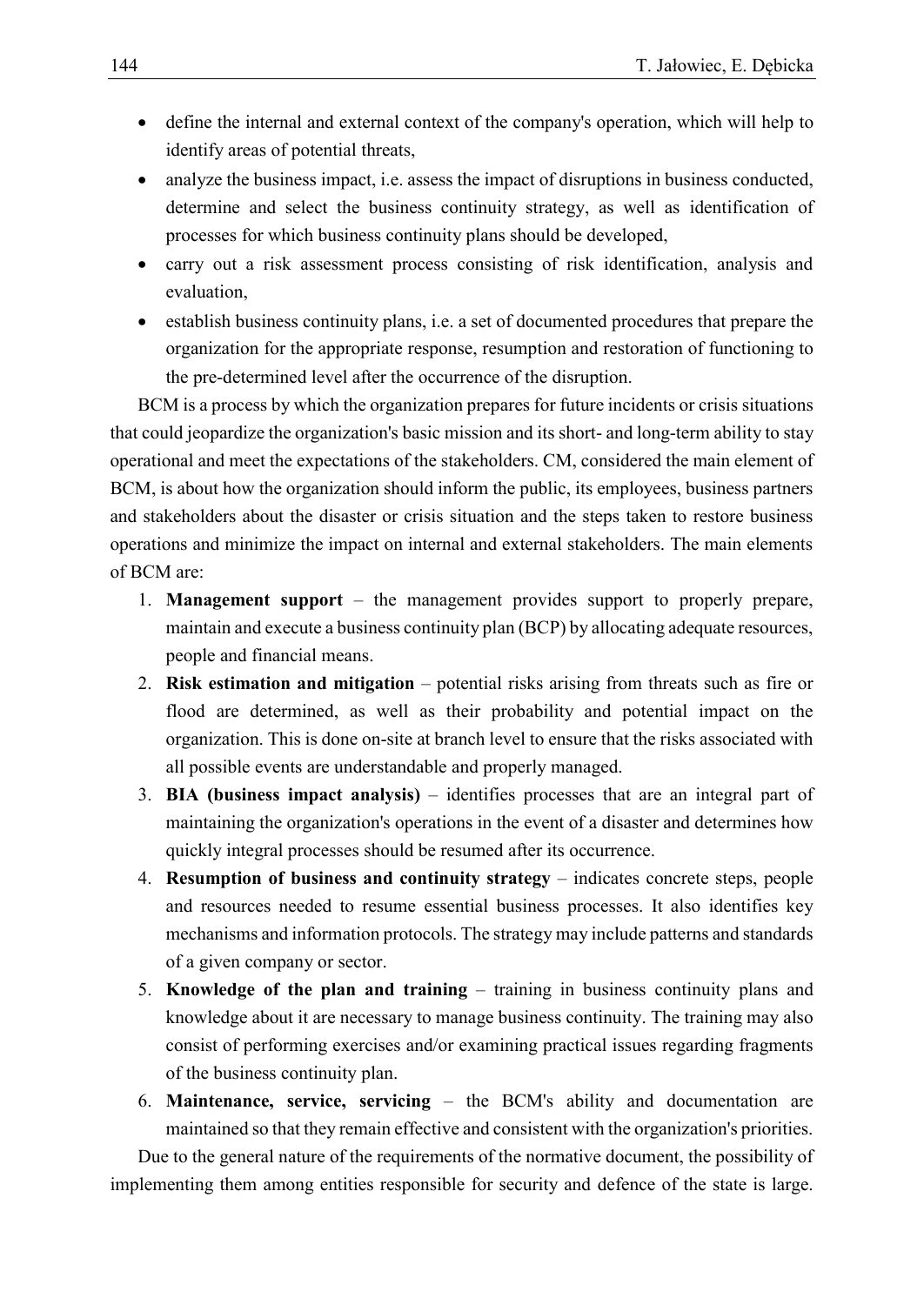It seems that in order to ensure the proper functioning of the aforementioned key areas for each country, ensuring business continuity at the level of each implemented process is indispensable. All the more so in the face of new threats (embargo, legal changes, increasing anxiety in the European countries, cybercrime) one should consciously and comprehensively prepare for their possible consequences so that the processes are not interrupted. The basic benefits of business continuity management are, among the others:

- minimizing costs related to the disruption of the ongoing processes,
- gaining a competitive advantage,
- increase of trust among clients and business partners,
- meeting legal, normative and business requirements to ensure the continuity of the processes carried out,
- conscious decision making,
- strengthening the organization's resistance to threats,
- monitoring and early identification of new threats,
- rational and adequate selection of solutions for resuming and restoring the functionality of processes to a fixed level.

In conclusion, it should be pointed out that the essence of business continuity management is the comprehensive preparation of the organization in the event of the occurrences that may pose a threat to the proper functioning of individual elements of a given system. Examples of such events may be: fire, flood, terrorist attack or armed conflict, but also a long-term failure of the power system or telecommunications channels. Due to the nature of the tasks carried out by the entities responsible for the security and defence of the state, taking cyclical actions to eliminate or limit the effects of the abovementioned phenomena turns out to be crucial in many cases.

## **3. Using the assumptions of the business continuity management concept in the process of managing logistical processes in the state security and defence system – empirical research**

In order to solve the research problem defined in the introduction, apart from theoretical studies, empirical research proved necessary. For this purpose, the method of a diagnostic survey conducted using the expert interview method was used. The research, conducted from September to November 2017, included seven experts representing theoretical and practical dimension of the state's security and defence system. All the experts had many years (from 19 to 27 years) experience in the implementation of logistical processes in the sphere of security and defence of the state, as well as in terms of ensuring their continuity of operation. Due to the limited nature of the conducted research, the research tool developed (the questionnaire sheet)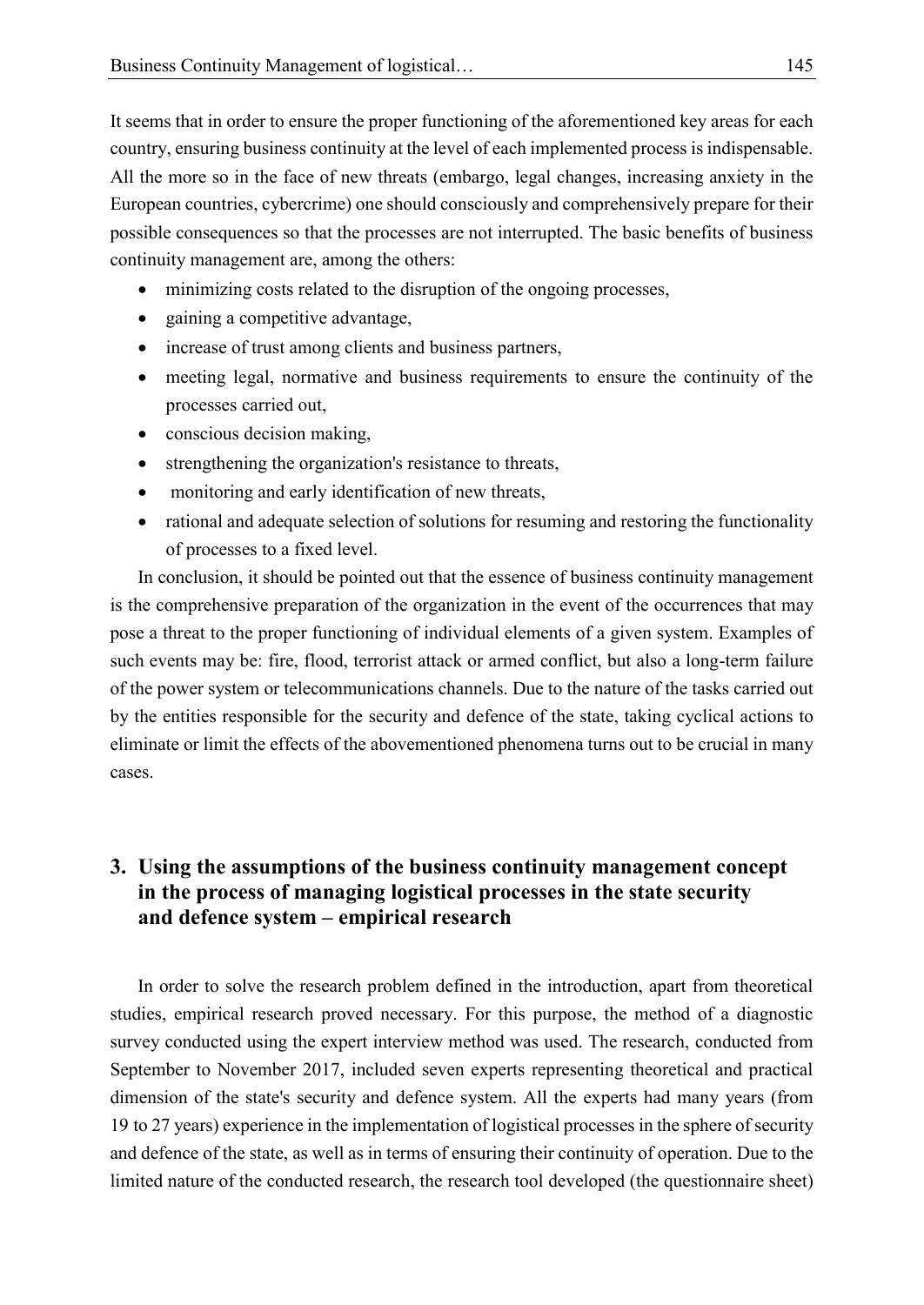contained only one question referring directly to the research problem posed. It was – *What and to what extent determines the widespread use of the BCM concept in the process of managing logistical processes in the state security and defence system?*

At the beginning of the research, in view of the multitude of definitions of logistical processes present in the literature, the logistical process is defined as one in which the distribution, condition and flows of its components, i.e. people, material goods, information and financial resources, requires coordination with other processes due to the criteria of location, time, cost and effectiveness of meeting the organization's desired goals. The key logistical processes include: basic processes, e.g. forwarding, transport, warehousing, packing and assembling the loads; loading processes: loading up, unloading and offloading; auxiliary processes, e.g. repair and renovation processes, designing the order fulfilment, labelling, offering logistical services; information processes, e.g. documenting and monitoring of activities and processes; service processes, also called "management" processes, e.g. forecasting and planning activities, negotiating and concluding contracts, setting priorities and financing activities.

As a result of the research it was possible to obtain the research material containing expert opinions on the determinants of the general use of the BCM concept assumptions in the process of managing logistical processes in the state security and defence system. A detailed analysis of expert statements indicates that the positions presented by them can be divided into three basic groups. The first of them indicated that when considering the state security and defence system in terms of the possibility of using the concept of business continuity in the management of logistical processes, such determinants could be:

- 1. **Information** "... information used in the management of logistical processes of the security and defence system should bear hallmarks, of authenticity, non-repudiation and reliability, legibility and processing capacity. If any of these factors are missing, an event occurs, which results in disturbing the continuity of the management process. Loss of both integrity, reliability or the ability to process information, as well as access to it results in a temporary disruption of the continuity of the logistical subsystem functioning in the security and defence system ...".
- 2. **Reliability** (timeliness, quality and size) and organization of deliveries "... one of the elements of the defence and defence system is the defence industry. The lack of implemented business continuity concept may cause problems in the implementation of production processes, maintaining product safety (e.g. inadequate quality of production materials), etc ....".
- 3. **Maintaining the strategic reserves at the appropriate level** "... their lack may cause that the logistical subsystem will not be able to guarantee conditions for e.g. counteracting emerging internal and external threats in the functioning of the state's security and defence system ...".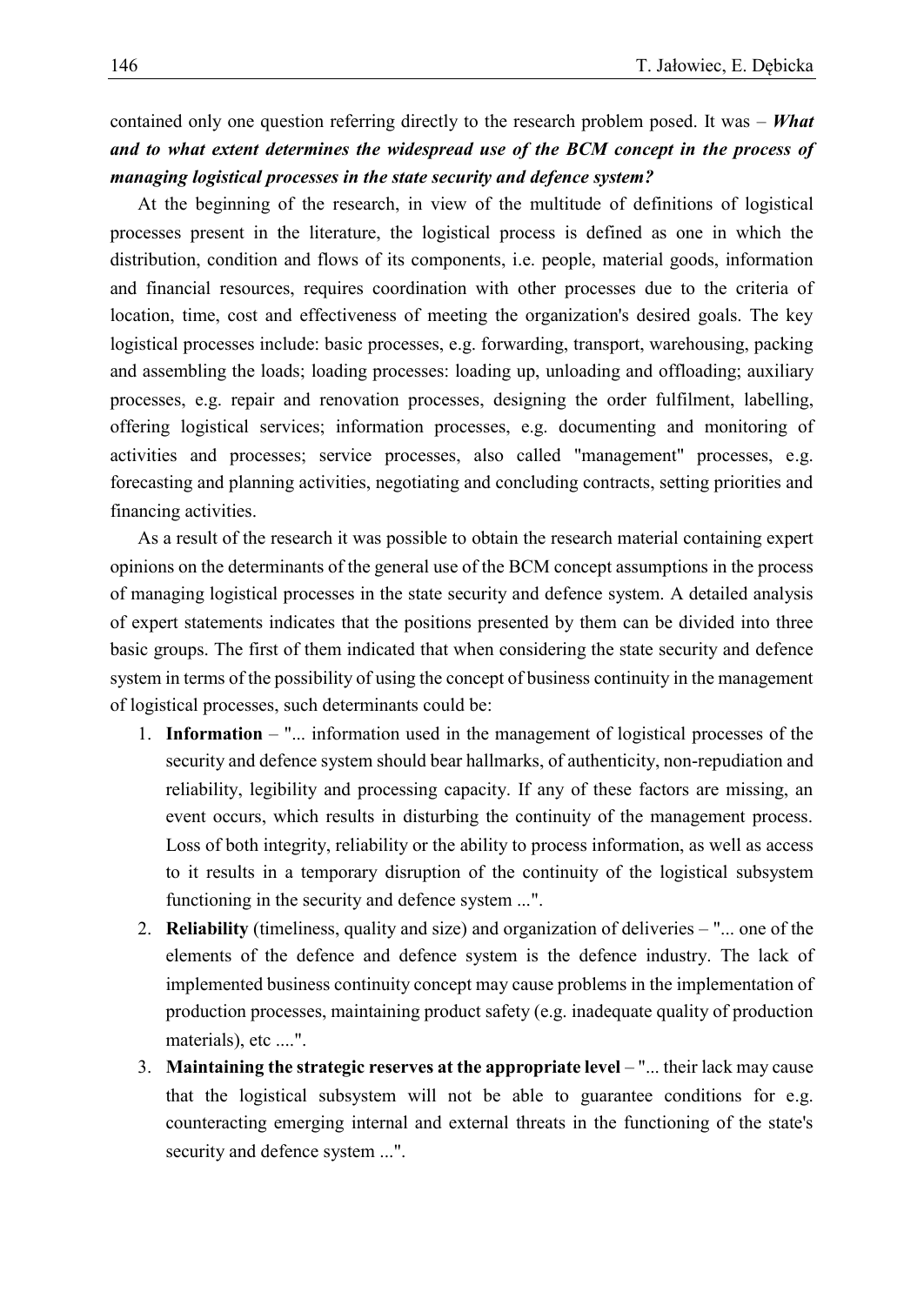4. **Reliability of the organizational structures** responsible for the implementation of logistical processes – "... especially in the event of threats or instability of the system – duplication of competences, operational scenarios, etc ...".

Among the experts there also dominated opinions that the main determinants in the process of managing logistical processes related to ensuring business continuity in the state's security and defence systems include the following:

- protection of an appropriate, interference-resistant communication system of all authorities involved in ensuring continuity of supplies,
- ensuring real-time tracking and monitoring of stocks necessary for the functioning of the state in crisis situations,
- securing unimpeded fuel supplies for units in a state of full combat readiness,
- ensuring ongoing tracking and monitoring of supplies for the security and defence of the state,
- war inventory management process of material and combat resources, their optimal distribution at the following levels: strategic, operational and tactical,
- cooperation of defence industry entities with the relevant organs and central institutions of the Ministry of National Defence in the field of obtaining military equipment and production of the above-mentioned means.

The third group of presented views focused on indicating that the factor conditioning the widespread use of the BCM concept in the process of managing logistical processes in the state security and defence system is, above all, the time that determines many activities. Experts pointed out that "... especially if we are talking about a security and defence system, it is the time that influences the decisions made, the model of the decision making structure, etc. There are many elements in the security and defence system that it will influence. For example, crisis management. A crisis response plan is probably nothing more than a certain scenario of action at the moment the threat occurs. Also there is there logistics and logistical processes management (transport and evacuation, accommodation, medical care). Additionally, in crisis situations, the adopted organizational structure determines the response time (a decision making). It should be as flattest as possible. There is also a critical infrastructure. Here this is asking for the business continuity plans to be created. Maintaining it properly determines the capabilities of the state security and defence system ...".

Trying to synthetically summarize the results of empirical research, it should be emphasized that all experts in their statements pointed to the main goal to be assumed in the ongoing work aimed at widespread use of the concept of business continuity in the management of logistical processes in the state security and defence system. In their opinion, it should refer to ensuring resilience and the ability to effectively respond to a wide range of threats to protect the key interests of the state. Such an objective will determine and somehow direct the work aimed at guaranteeing the conditions for the proper conduct of logistical processes, on which depends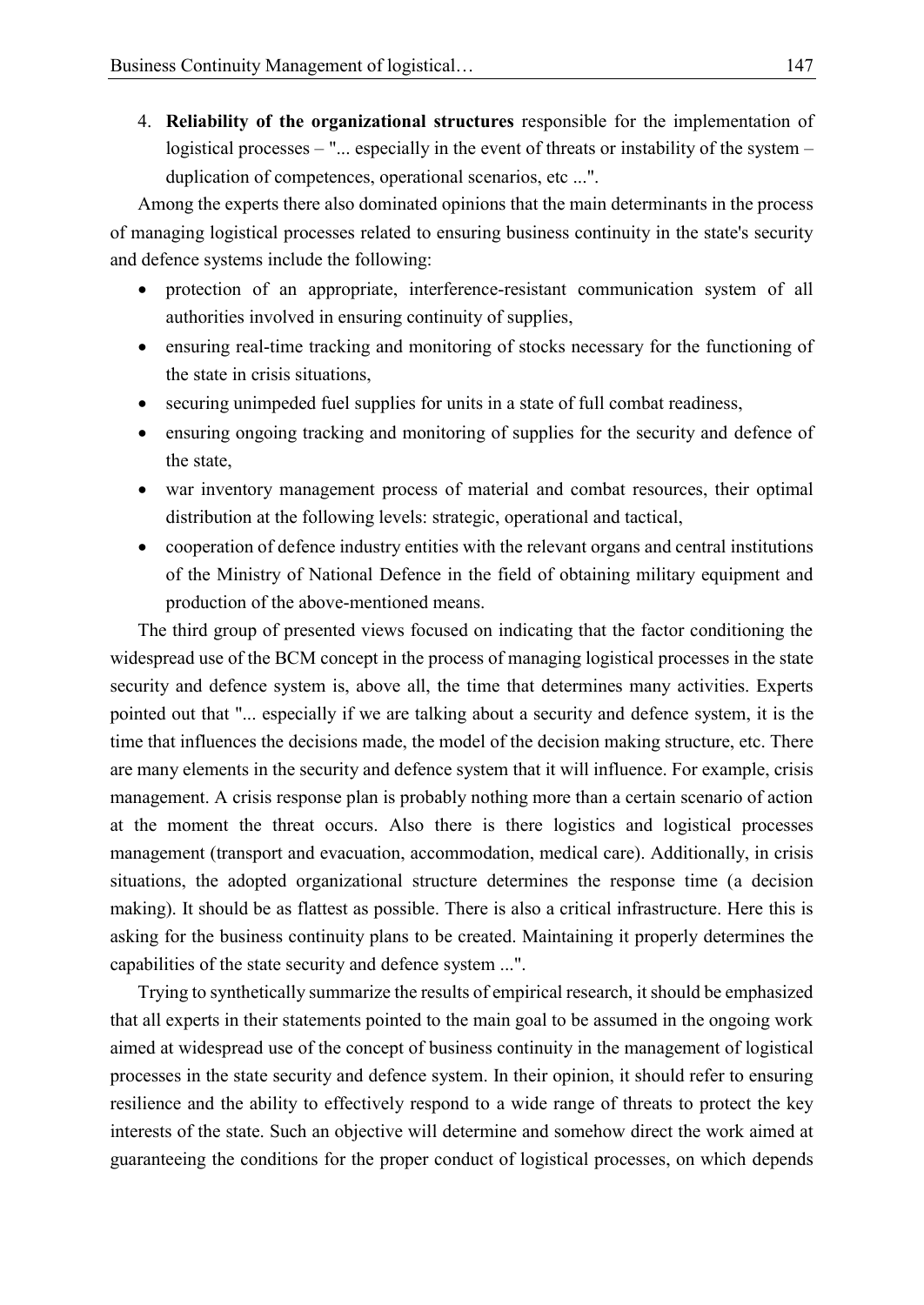the implementation at the required level of tasks set by the entities responsible for the security and defence of the state. In the light of the collected research material, it should be noted that the problem raised for consideration turned out to be extremely complex and multifaceted; therefore, it seems justified in many respects to conduct further, extended research on this phenomenon, which is extremely important for the state security and defence system.

### **4. Summary**

The results obtained in the research process authorize the author to make the following general **conclusions**, i.e.:

- 1. Logistics processes in the state security and defence system are exposed to a number of threats.
- 2. Despite the occurrence of many threats, the use of the concepts of business continuity management is currently not a common phenomenon in relation to the management of logistical processes in the state security and defence system.
- 3. In the current conditions of the state functioning there are real needs and premises for the universal implementation of the assumptions of the concept of business continuity management in the management of logistical processes in the state security and defence system.
- 4. Reliable information, reliability, maintaining the strategic reserves at the right level, reliability of organizational structures, time, adequate interference-resistant communication system and real-time tracking and monitoring are the main determinants of the continuity of logistical processes in the state's security and defence system.
- 5. The widespread use of business continuity assumptions in the management of logistical processes in the state security and defence system, due to their specificity, will require working out and implementing formal procedures, both at the central level and individual entities responsible for state security and defence.

The material outlines only selected aspects regarding the use of the concept of business continuity in relation to the management of logistical processes in the state security and defence system. The adopted restrictions allowed achieving the assumed goal, while indicating the directions of further research. In conclusion, it is worth pointing to the real need to continue scientific research aimed at solving the problems outlined in the material. Such activities may contribute to the improvement of the functioning of logistical processes implemented in the said systems, and thus ensure the proper functioning of entities responsible for security and defence of the state, which, without the cyclical supply of material goods, are unable to carry out the tasks set before them.